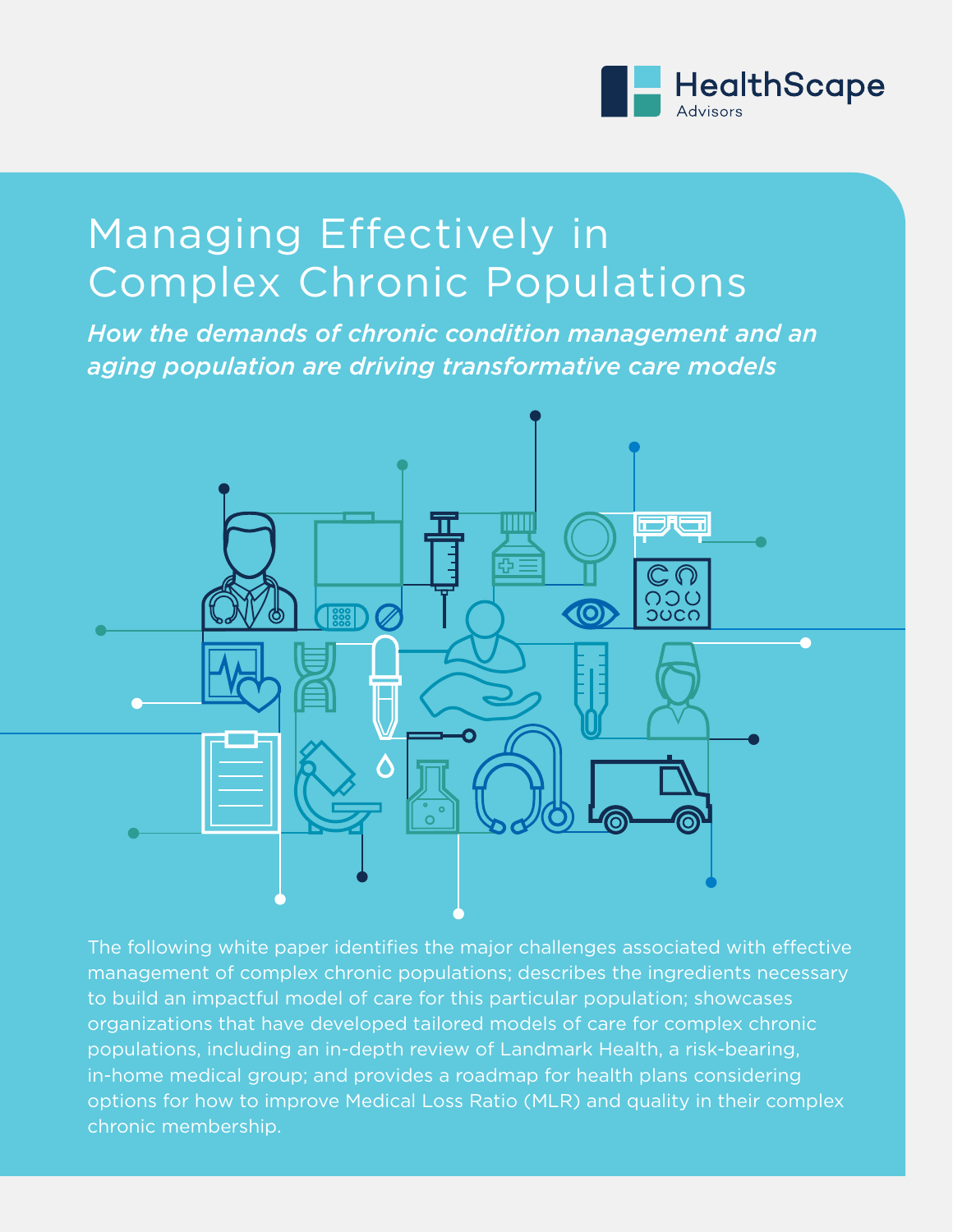Amid the clinical and financial transformation in healthcare, one area that continues to elude health plans is the appropriate management of care for members with multiple chronic conditions (MCCs).

If your organization has struggled to implement effective care management solutions for MCCs, consider the complexities the following real-life patient faces.

Joe is an 85-year-old man with congestive heart failure (CHF), diabetes, chronic obstructive pulmonary disease (COPD), depression, and coronary heart disease (CHD). He lives alone in a twostory house he bought in 1962. His wife died two years ago, but his daughter, Sara, visits every Saturday to stock his kitchen, review his medications, and check in on him. Joe tries to see his primary care provider (PCP) twice a year, but struggles to schedule his appointments, and needs assistance getting to and from the clinic. He canceled his last two appointments because Sara wasn't available to drive

him to the office. Joe has been to the ER three times this year for shortness of breath, and was admitted twice: once for pneumonia and once for a CHF exacerbation. He had a fall three months ago and bruised his hip badly, but did not fracture it. To manage his chronic conditions, Joe is on 14 different medications, but controls his regime independently. Sara admits that her father's memory is failing, and that he should probably be in a nursing home. She is unaware of any advance care planning or documentation and doesn't know where she can go for help.

Joe is not unique. There are millions of frail patients with MCCs, and the number is only growing: [a RAND study](http://www.fightchronicdisease.org/sites/default/files/TL221_final.pdf) found that 81% of people 65+ had multiple chronic conditions, and with [Medicare](https://assets.aarp.org/rgcenter/health/fs149_medicare.pdf)  [enrollment expected to grow](https://assets.aarp.org/rgcenter/health/fs149_medicare.pdf) to nearly 80 million by 2030, the number of people with MCCs can be expected to grow significantly.

These patients are expensive, too. According to a HealthScape analysis of select Medicare Advantage (MA) markets, members with six or more chronic conditions average more than \$30,000 a year in medical expense, almost 4x as expensive as the average Medicare beneficiary.

The traditional office-based primary care practice is simply not equipped to manage this MCC population. Fortunately, innovative delivery models—such as those described in this HealthScape brief—are being custom-built specifically to address MCC members, and are generating a track record of dramatically improving Medical Loss Ratio (MLR), increasing access, enhancing quality, and generating high patient satisfaction. Health plans or other risk-bearing entities that partner with—or borrow from—these delivery models are well-positioned to weather the MCC storm.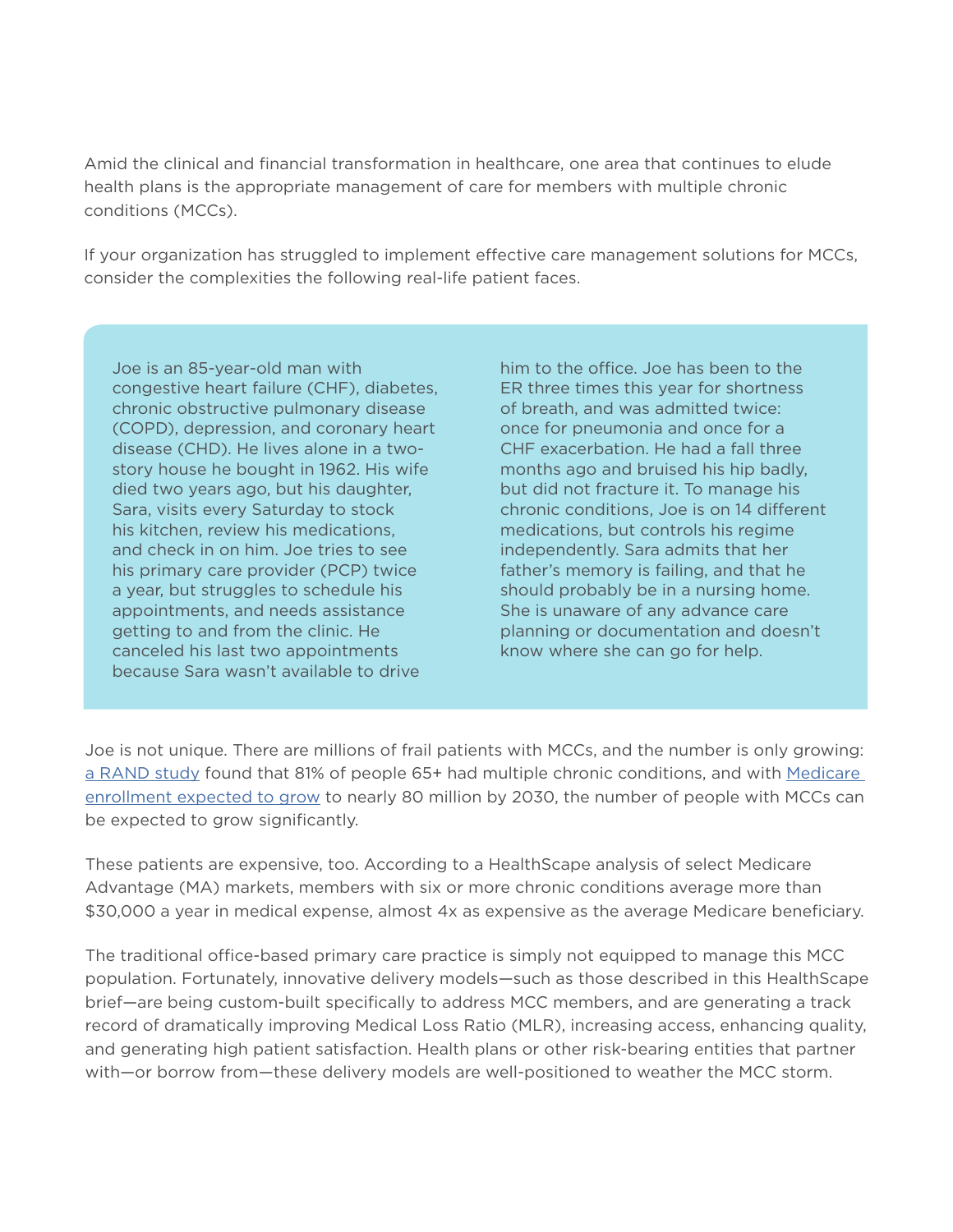

## Why Health Plans Struggle with Complex Chronic Care Management

Caring for MCC members requires significant investment in longitudinal care and health maintenance. Unfortunately, there are significant structural limitations in the way care is delivered to this population.





### *Site of care can be problematic for MCC patients*

Most PCPs and specialists continue to deliver care in office-based settings. While this may work for the majority of Americans, this historic model of care is problematic for more than [8-10 million Americans with MCCs](https://www.nytimes.com/2015/06/23/health/at-home-many-seniors-are-imprisoned-by-their-independence.html?mcubz=0) who are homebound, bedbound, or otherwise challenged to leave their home and access care on a regular basis. Patients who struggle to leave their home are more likely to see their physician less frequently than desired, and are more likely to resort to the ER as their primary access point into the healthcare system.

Delivering care for MCC patients in their own home—as opposed to a medical office—confers additional clinical advantages. A seasoned provider can do a pantry check to inform diet modification recommendations or a safety assessment to reduce fall risks. Medication management becomes much more effective in the patient's home, where a physical reconciliation can be completed. The presence or absence of family or neighbors sheds light on the patient's social support system. And the intimacy of a patient's living room enables a level of rapport and trust that cannot be matched in the office setting.

#### Regulatory Support for Chronic Care Management

Last September, the Senate unanimously passed the Creating High-Quality Results and Outcomes Necessary to Improve Chronic (CHRONIC) Care Act of 2017. In a recent market alert from HealthScape, we explore the key modifications to the historical care delivery model for this population that are presented in this bill. [Read more here.](https://healthscape.com/sites/default/files/uploads/documents/HealthScape%20Market%20Alert_MA%20Chronic%20Care%20Strategy.pdf)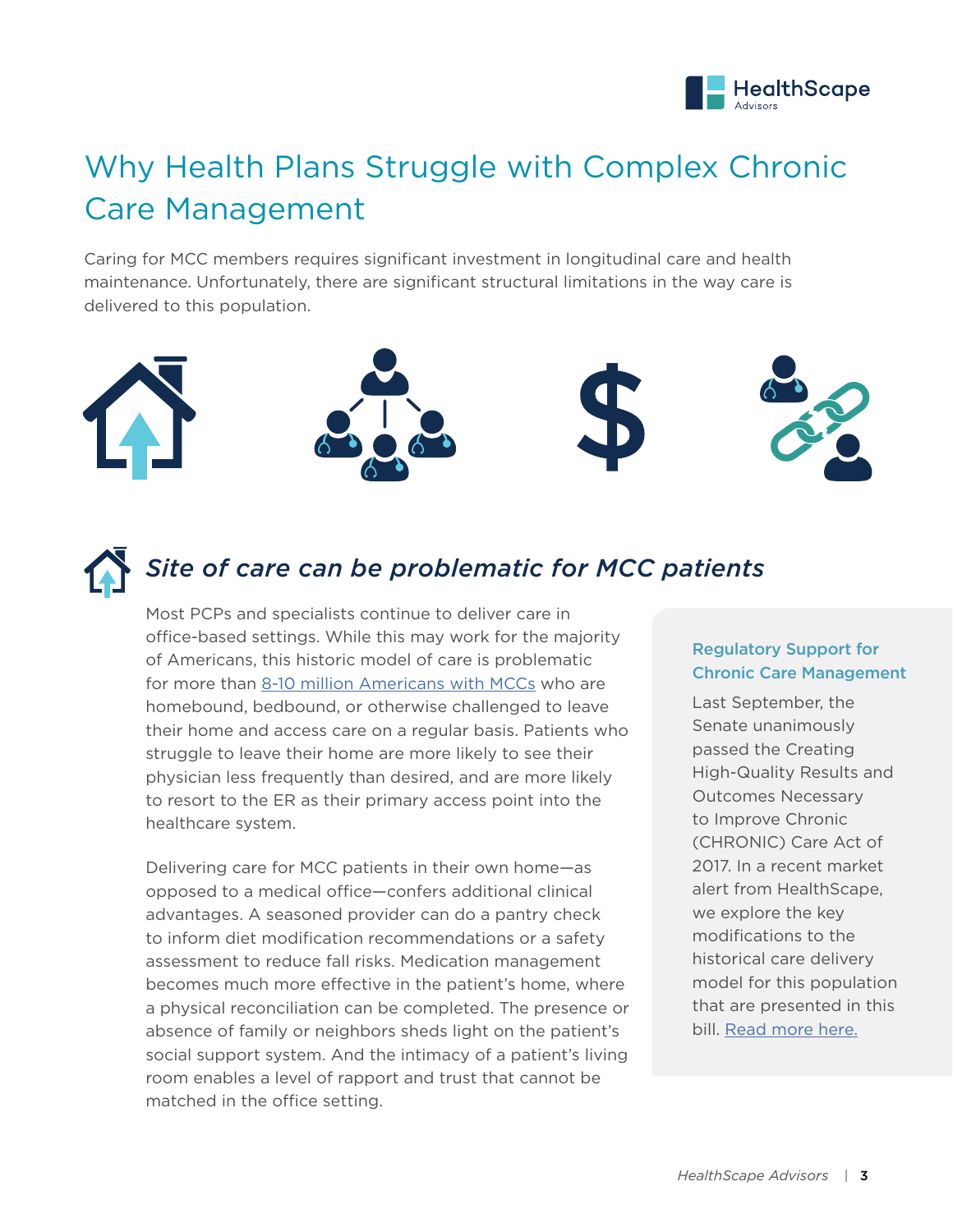# *Care is not coordinated across specialists and facilities*

MCC patients typically have a PCP and four or more specialists driving their care. PCPs often lack the bandwidth to properly coordinate activities across all the specialist and sub-specialist domains, resulting in duplicative care, conflicting medication regimes, and confused patients. The lack of coordination among medical practitioners is exacerbated by the lack of coordinated treatment between medical and behavioral health providers. This problem is magnified in the MCC population, where the industry estimates more than two-thirds of patients have co-existing medical and behavioral health conditions, but fewer than one-third of those patients are followed by both medical and behavioral primary care providers. This limited coordination becomes even more cumbersome when the coordination occurs across provider groups or organizations, as interoperability challenges preclude seamless data exchange.

### *Financial incentives are not aligned with the traditional PCP network*

Despite migration toward value-based contracting, most MCCs continue to be managed under a fee-for-service (FFS) model. Providers are typically not financially motivated to customize their practice for the needs of MCC patients, as they typically make up a small percentage of an average panel. Conducting home visits is a money-losing proposition for FFS-based PCPs because of the inherent inefficiencies associated with field-based care. Although reimbursement for chronic care management and advance care planning is helpful, the dollar value is not high enough to trigger wholesale restructuring of practices or delivery models. Reimbursement for investments made in coordinating social work activities, dietary support, or care coordination remains limited.

### *Primary care practices no longer have the clinical competencies for complex chronic care*

The FFS model prizes volume over value, which has inexorably led to office-based appointments that are shorter and shorter. Primary care providers—typically internists or family medicine practitioners—squeeze more patients into a day, which has forced them to address the first two or three problems on a patient's list, and either defer the rest to a subsequent visit or refer to a specialist for follow-up. Patients with compensated and stable CHF are referred to cardiology for medication management; pulmonologists manage patients with intermittent COPD flare-ups. This fragmentation not only increases the risk of uncoordinated care but has also atrophied clinical competencies of PCPs who were historically well-equipped to manage patients with MCCs.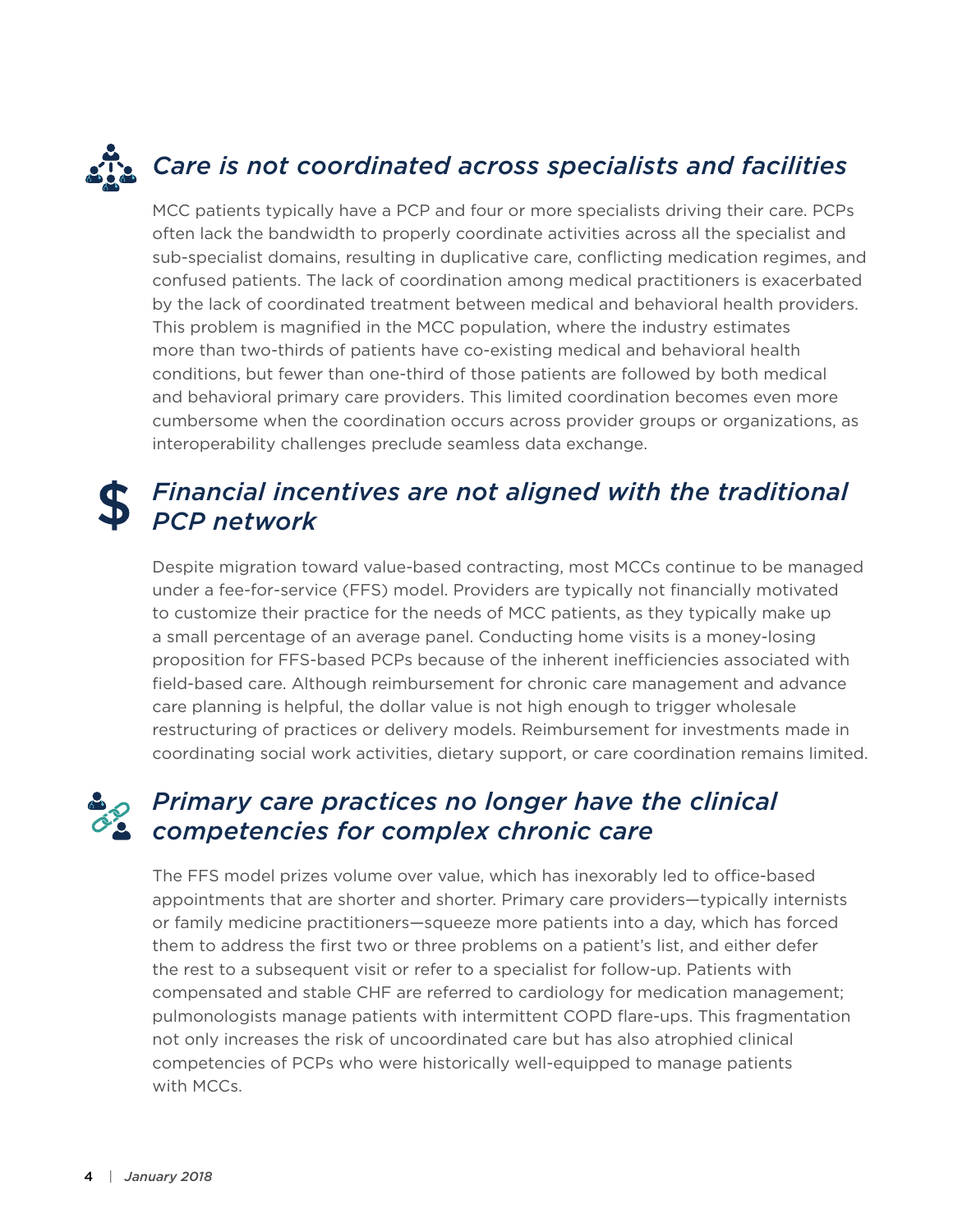

### Disrupting the Traditional Primary Care Model

Risk-bearing organizations, including payers and health systems, are increasingly ready to invest in custom programs to manage MCC members, but most have struggled to translate investment dollars into better clinical and financial outcomes. Industry leaders are recognizing that management of MCC members requires more than just a bolt-on house call program or an upside risk sharing arrangement with community providers.



An effective, integrated model requires the following elements:



#### **A patient-centric, tailored model of care**

- Ease of access, either through home visits or tailored transportation benefits.
- 24/7 availability, where the patient's care team must be ready to deploy care at all hours, becoming the patient's credible and trustworthy alternative to the ER.
- A support mindset that empowers the patient and their caregivers in setting and following a plan of care.
- Navigation to community-based resources that address social and behavioral challenges, and provide support along the patient's entire care continuum.



#### **Specialized expertise**

- Physicians trained in chronic care management, especially as those conditions manifest in the frail and elderly population.
- Integrated expertise across the medical, behavioral, and palliative care domains.
- Dedicated social work resources, often the initial step of providing support with access to services and assistance beyond the basics.



#### **Advanced technology and analytics**

- Technology-enabled care that empowers team-based collaboration, and that is designed to optimize care pathways, not billing or reimbursement.
- Advanced stratification (based on claims mining and physician screening) to align scarce provider resources with the highest-risk patients.
- Thoughtful screening criteria to ensure that the right set of chronically ill patients qualify for programs.



#### **Aligned risk-based payment**

• A risk-based model with shared savings between provider and payor to align incentives and enable providers to invest in the capabilities outlined above.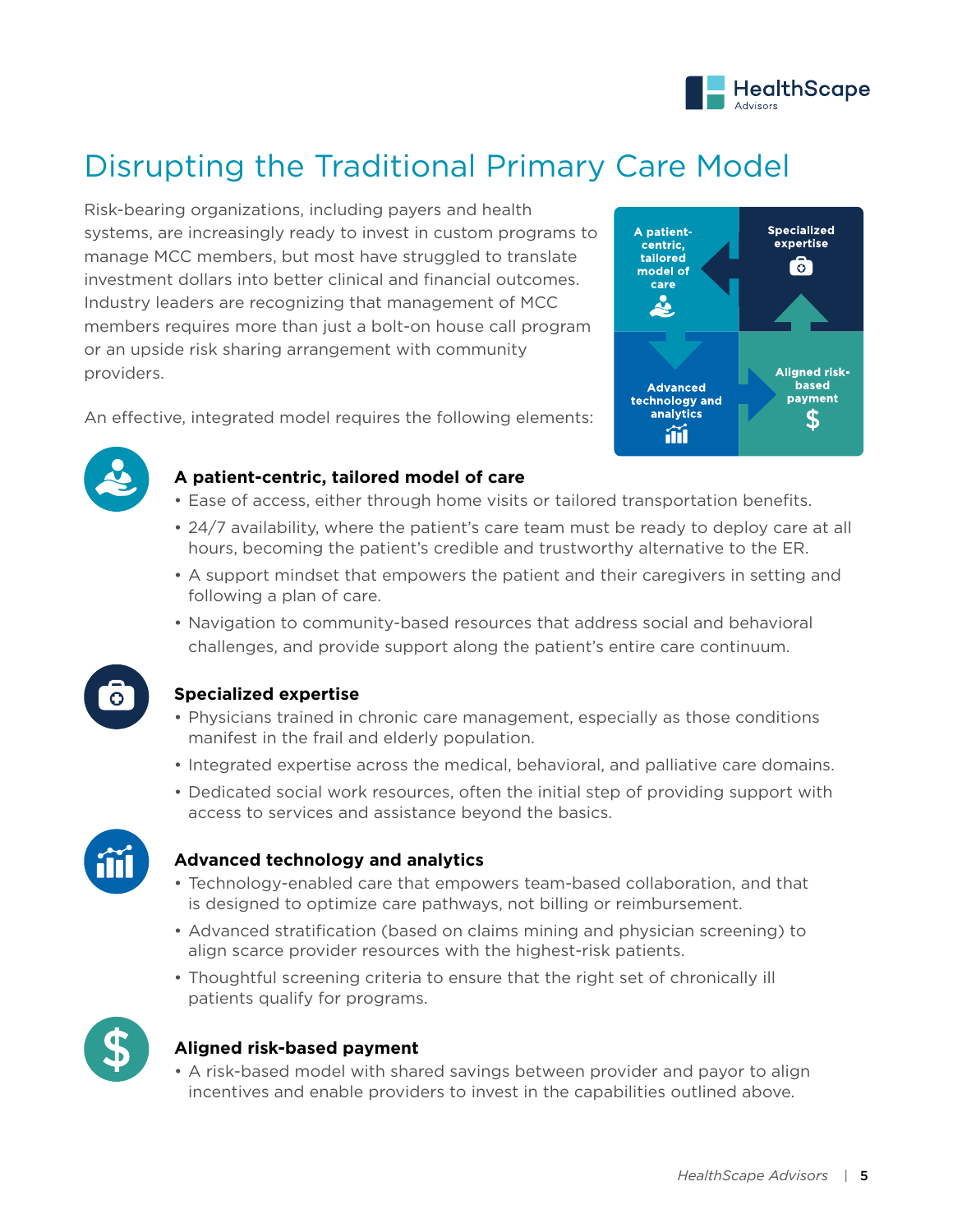### Lessons from the Industry: Approaches to Managing MCC Patients Vary

Recognizing that these competencies are critical to complex chronic care management success, a few companies have emerged over the years, each with a unique approach on the traditional primary care delivery model.

**The following section provides a summary of six different organizations' approaches to managing MCC patients, followed by a deep dive into Landmark Health's unique model, derived from HealthScape's exclusive interview with Landmark's CEO.** 

*Customizing the clinic-based*  Customizing the clinic-based model for MCC patients *model for MCC patients*

#### *Iora Health*

Iora Health is a clinic-based, interdisciplinary team model that offers medical care to a broader population of clinically complex patients. Iora partners with a diverse set of customers (including health plans, unions and employers) and takes full risk, benefiting financially only through improvement in clinical quality and cost of care. Iora has a tailored model that leverages physician providers and non-physician health coaches as primary connection points with patients, identifying and addressing unhealthy habits, managing chronic conditions, and acting as the patient's health advocate.

#### *Care Management Plus from Intermountain Healthcare*

Care Management Plus uses a "care manager" embedded in a PCP office to enhance care for patients with complex needs. These care managers go through specialized training programs and can spend additional time with patients since they are not driven by the FFS model. With support from information technology tools, care managers develop a care plan, provide self-care management coaching for patients and caregivers, and refer patients to necessary community-based resources.

#### *Independence at Home*

Independence at Home (IAH) is a test program designed by the Center for Medicare & Medicaid Innovation (CMMI) that delivers home-based primary care to Medicare beneficiaries with MCCs. Participating practices provide in-home visits over a five-year period (which concluded in October) using interdisciplinary teams directed by physicians and nurse practitioners. If providers meet quality standards and financial targets, they receive an incentive payment from CMS. In the first performance year, [an analysis found](https://www.cms.gov/Newsroom/MediaReleaseDatabase/Press-releases/2015-Press-releases-items/2015-06-18.html) that practices saved over \$25 million, or an average of \$3,070 per beneficiary.

#### *ElderPAC*

Based in Pennsylvania, ElderPAC combines in-home primary care through an IAH-certified program with community-based services through Medicare and Medicaid Programs of All-Inclusive Care for the Elderly. An interdisciplinary team consisting of an MD or NP from Penn Medicine, a case manager from Philadelphia Corporation on Aging (PCA), and a community nurse from Home Health Agency serves institutionally qualified dual eligibles.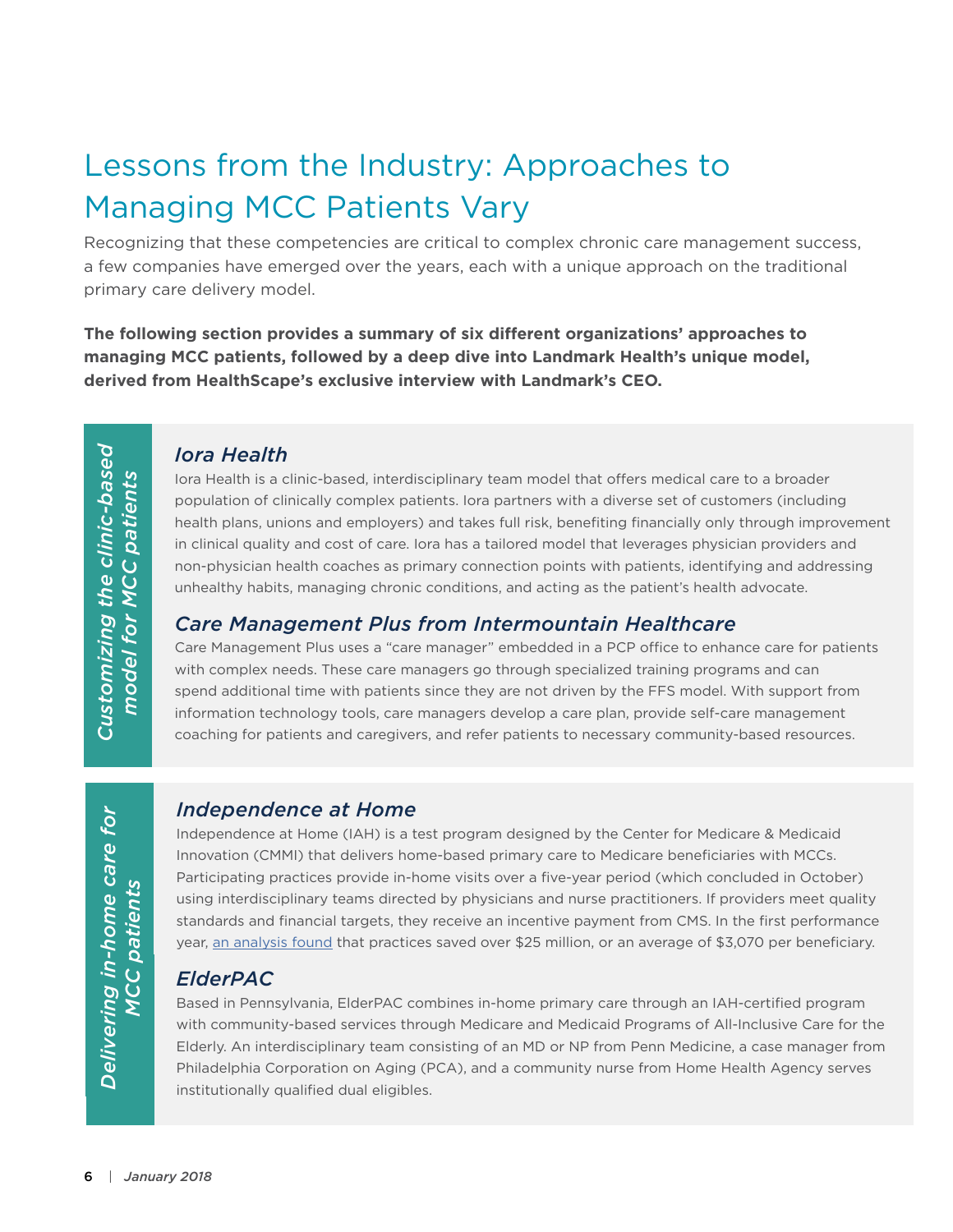

#### *MedStar*

MedStar's medical house call program in Washington, D.C., offers team-based primary care to patients in their home. Eligible participants must be 65+, live in one of seven zip codes, have a functional limitation that makes it hard to visit a PCP, and have insurance that will cover house calls. Providers are available 24/7, and utilize a mobile electronic health record and regional health information exchange to manage care. They also emphasize transitional care, end-of-life care, and caregiver/family support. [By one analysis,](https://www.washingtonpost.com/national/health-science/house-calls-are-coming-back-this-may-mean-better-care-for-the-elderly/2016/06/03/5116f77e-21c8-11e6-9e7f-57890b612299_story.html?utm_term=.1c7c0721373b) this amounted in \$12,000 in savings per beneficiary.

#### *VA Home-Based Primary Care*

For more than 40 years, the VA has been providing home-based primary care to chronically ill veterans. A care team comprised of clinicians, nurses, social workers, dietitians, psychologists, pharmacists, and rehabilitative therapists work together to provide integrated health services, support and education for caregivers, and referrals to community-based resources. Participants are chosen based on cost and chronicity, unlike Medicare's home health benefit requirements. [The program has reported](http://homehealth4america.org/images/pdf/va-hbpc.pdf) a 24% decrease in cost of care and higher satisfaction and functional status among participants.

### Deep Dive into Home-Based Primary Care Provider Landmark Health

[Landmark Health,](https://www.landmarkhealth.org/) headquartered in Huntington Beach, CA, is a mobile provider group focused on delivering in-home medical care services to the most chronically ill. Since its formation in 2014, Landmark has grown to oversee \$1.5B in medical expense and is responsible for more than 55,000 patients in 14 markets across the country. Through this experience, Landmark has demonstrated improvements in quality, reduced avoidable utilization by 30-40%, and achieved high patient satisfaction (Net Promoter Score© of 91). It partners with—and is delegated full risk from—health plans and other risk-bearing entities across the country.



**••** At first glance, the Landmark model appears straightforward," states Adam Boehler, Landmark Founder and CEO. "We bring medical care to chronically complex patients Landmark Founder and CEO. "We bring medical care to chronically complex patients, where they reside and when they need it. However, the success of our model comes from aligning the entire business around our mission of delivering in-home care to patients with multiple chronic conditions. Our risk-based financial model, homegrown EMR, provider recruiting, training and enculturation, advanced stratification and analytics all work together to enable our success. <sup>11</sup>  $\bullet$  Landmark

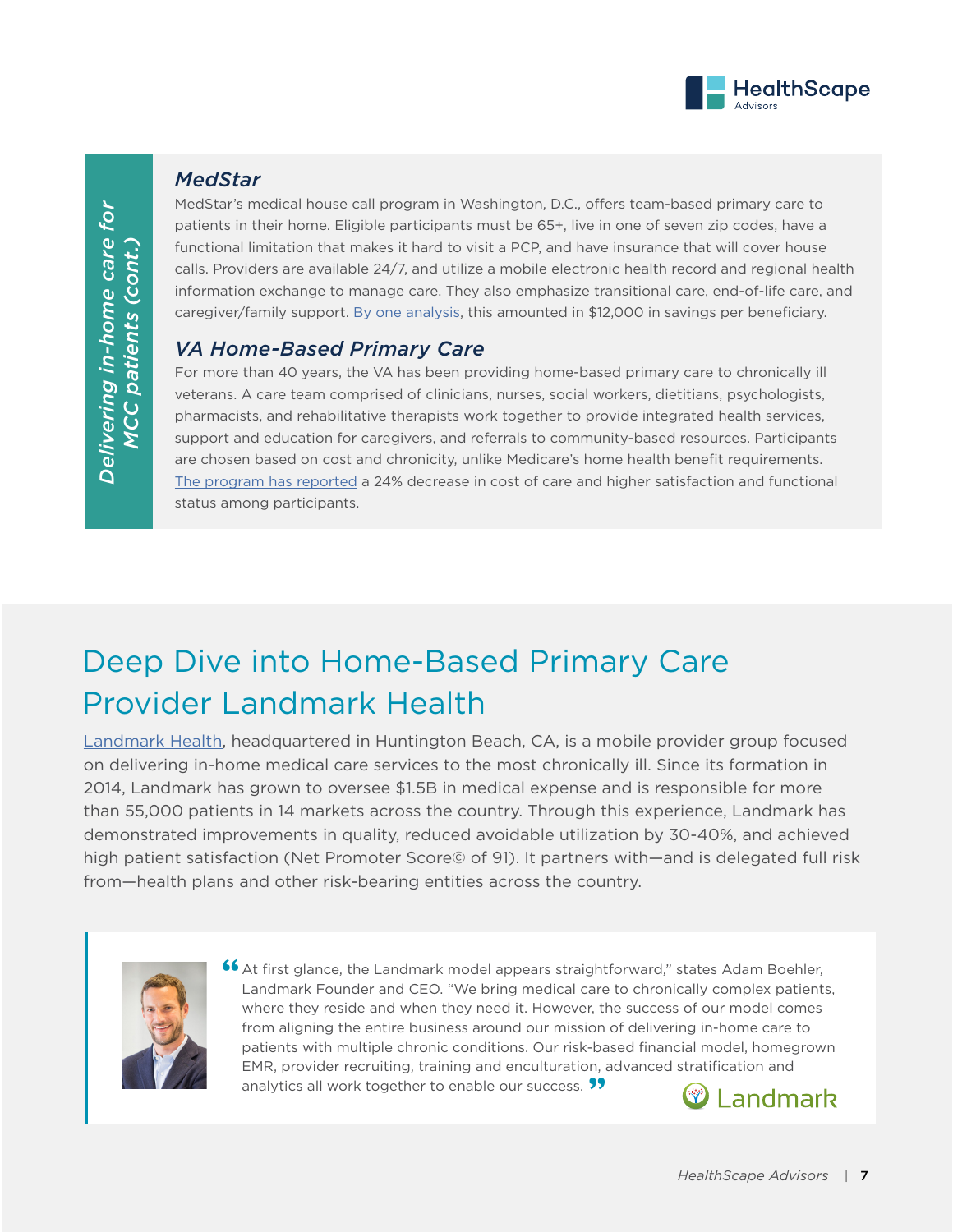### Key Elements of Landmark's Model



### *Patient-Centric, Tailored Model of Care*

- **• Complements current points of care:** While most other models require patients to switch PCPs, Landmark's model complements and augments, but does not replace, the existing PCP.
- **• Identifies non-health-related barriers:** By visiting the home, providers can identify and mitigate environmental risks. Landmark providers complete home safety environments, do pantry checks, and assess patients in their own home. Providers can also assess the patient's support network and evaluate medication management competency. Landmark patients are also routinely checked for changes in functional status.
- **• Emphasis on care coordination:** Providers build a care team around the patient and integrate social services connectivity, behavioral health, palliative care, and advance care planning.
- **• Expanded access:** Providers spend an hour on average with patients, forming a long-term relationship based on trust and intimacy. Landmark is available 24/7, giving patients an in-home medical alternative to the ER.
- **• Caregiver empowerment:** Landmark focuses on member and family engagement by emphasizing health literacy, symptom detection and management, and advance care planning.

### *Specialized Expertise*

- **• Chronic care training:** Landmark providers complete specialized training programs to learn the clinical competencies necessary for chronic care management. Example modules include treating depression in the elderly, fall risk management, COPD management, and geriatric medication management.
- **• Interdisciplinary approach:** Landmark providers receive integrated support from their colleagues, including behavioral health professionals, social workers, pharmacists, nurse care managers, and dietitians. All members of Landmark's IDT are fully employed within the medical group.
- **• Patient engagement:** Landmark bears risk on its assigned patients, but enrollment into the Landmark program is voluntary. Landmark has developed a suite of outreach tools—including customized scripting, marketing collateral, and community outreach—to enhance patient engagement. All outreach is conducted by Landmark employees, and the program secures an opt-in rate of 50% or more.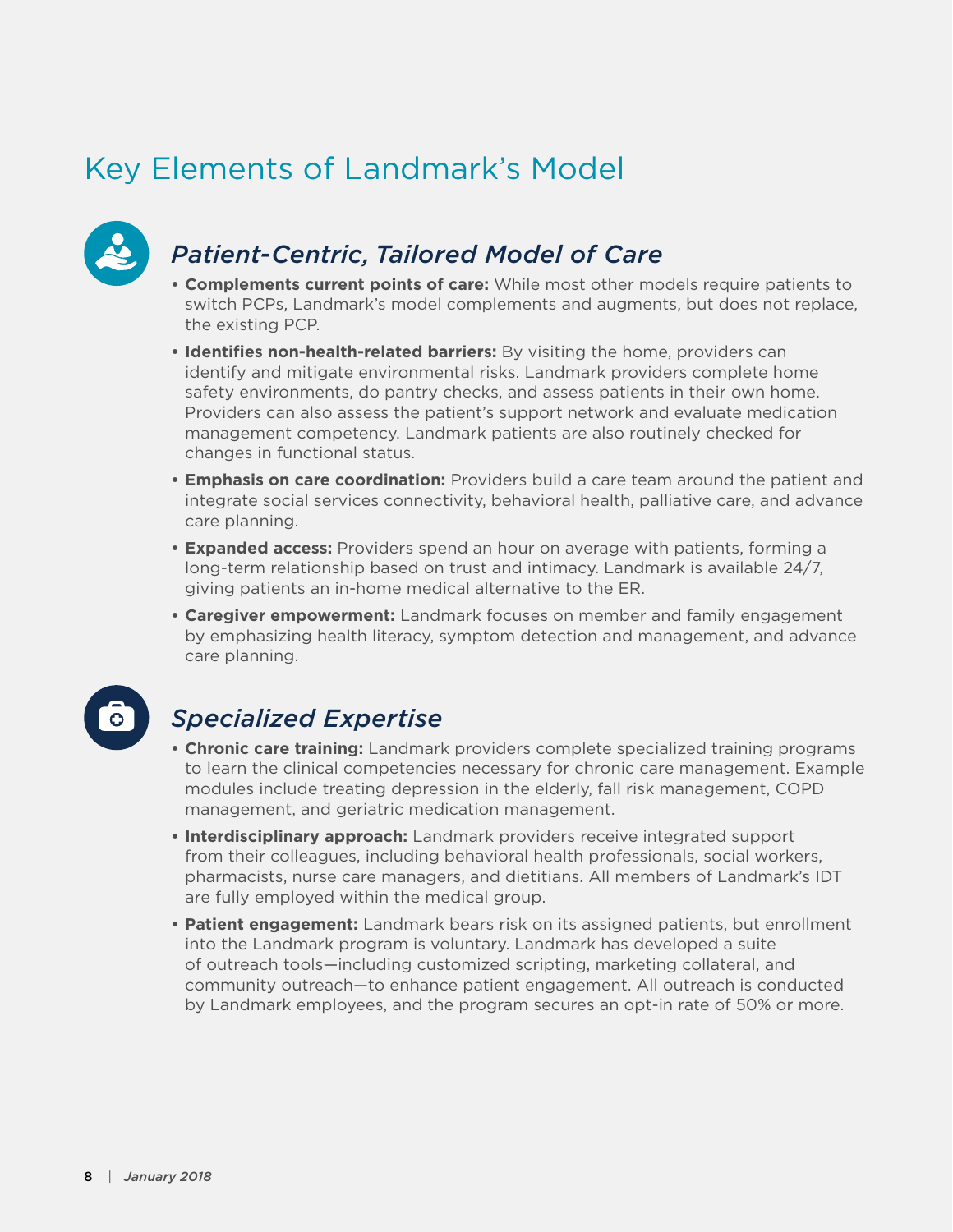

### *Advanced Technology and Analytics*

- **• Advanced analytics and stratification:** Landmark uses disease-based criteria to identify and continuously refresh its target patient cohort. It uses in-house predictive analytics to identify patients at high risk of hospital admission and combines that with data-driven assessments of acuity.
- **• Interoperable technology:** Landmark custom built a mobile, proprietary, offline EMR, which enables offline documentation during a home visit. The EMR is used by all members of the Landmark team, and also enables clinical documentation exchange with community providers.



#### *Aligned Risk-Based Payment*

**• Shared savings arrangements:** Landmark takes full downside risk on its fees, and benefits financially only when it delivers measurable and material improvement in MLR, clinical quality, and patient satisfaction. Landmark typically is assigned a cohort of patients that has six or more chronic conditions.

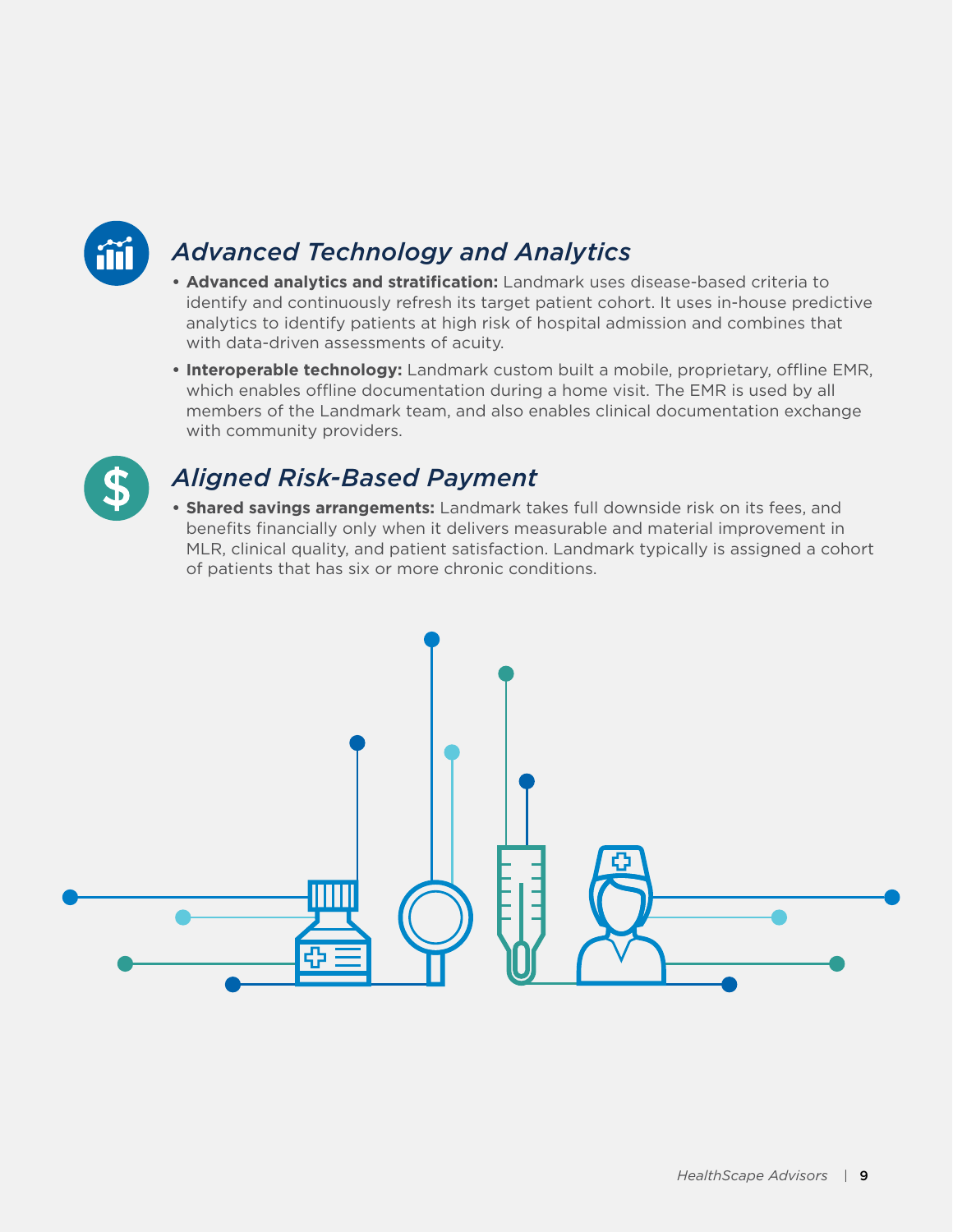### Landmark Health Delivers Early Success: Health Plan Partner Results

Since its original inception and continuing into its first major risk-based relationship, Landmark has met its objective of enhancing the medical outcomes of highly complex patients by managing care in a new and accountable fashion. As demonstrated in their initial contract with CDPHP, a leading provider of health benefits in Upstate New York, Landmark agreed to deliver home-based medical care for CDPHP's most frail and chronically ill patients.

Since the inaugural house call, Landmark has delivered over 28,500 home visits to CDPHP members, and the number of patients under Landmark's active management has grown to almost 2,800 high-risk, chronically ill patients across the Albany metropolitan area.



• Through our partnership with Landmark, we are able to deliver a truly distinctive service — 24/7 in-home medical care — to our most complex and chronically ill members, at no cost to them. Landmark delivers medical care — to our most complex and chronically ill members, at no cost to them. Landmark delivers a fantastic member experience and has made a significant impact in driving improvement in total cost of care. **99** 

-Tracy Langlais  *Senior Vice President of Medical Affairs Operations, CDPHP*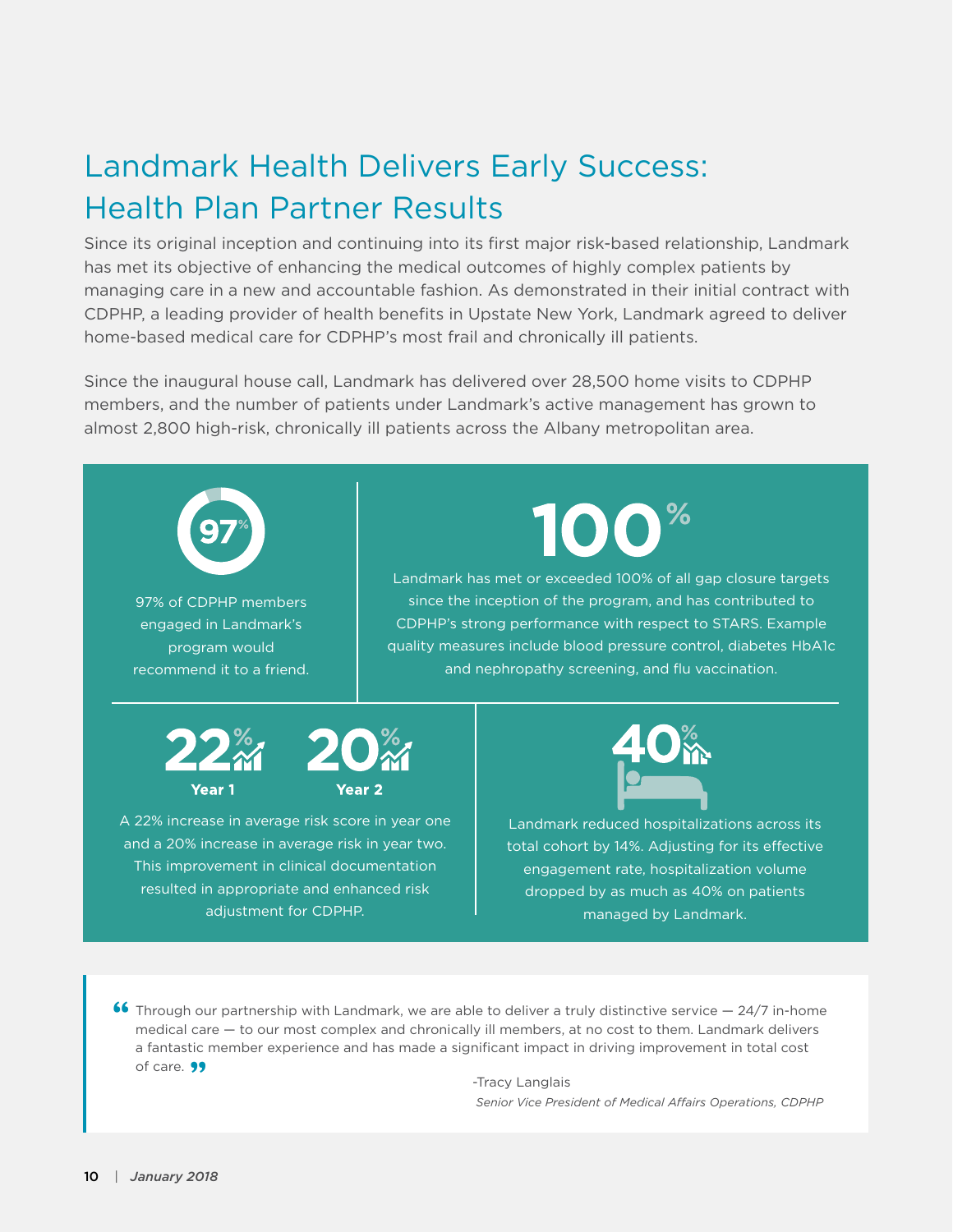

### How Can Health Plans Evaluate the Right Model?

The concentration of medical costs within this small group of patients makes it an attractive priority area for health plans. In some instances, a more surgical application of chronic care management solutions within a concentrated geography or patient base can deliver significant MLR improvement.

HealthScape uses a quick four-step diagnostic to understand the opportunity:

**Profile the risk economics of MCC members** – Develop a foundational fact base of the risk-adjusted economics of this segment at the county, provider, member, and condition level. Key dimensions to consider include per capita costs, emergency room utilization, and hospitalization rates.

**Determine membership geographic concentration** – Care and cost management strategies can be deployed locally. Understanding geographic clustering of membership will help prioritize key geographies and influence the attractiveness of potential targeted cost-of-care and provider engagement activities to manage medical spend for sustained financial performance.

**Baseline impact of current quality and value-based programs** – Assess overall member participation in existing programs (i.e., Patient Centered Medical Homes, accountable care organizations, care management programs) and the effectiveness of such programs at impacting this population's ability to manage their health and prevent acute care episodes.

**Develop prioritized cost-of-care strategies through data-driven insights** – Scan alternative strategies available internally or through market-proven partner/vendor models. Quantify financial and quality outcomes and evaluate level of effort to deploy.

Do you need an evaluation of members with MCCs and new or existing models for chronic care delivery? Schedule a call with HealthScape to see how we might be able to help.

Contact **Michelle Werr** at **[mwerr@healthscape.com](mailto:mwerr@healthscape.com)** or **(630) 546-5044** for more information.

**4**

**3**

**2**

**1**